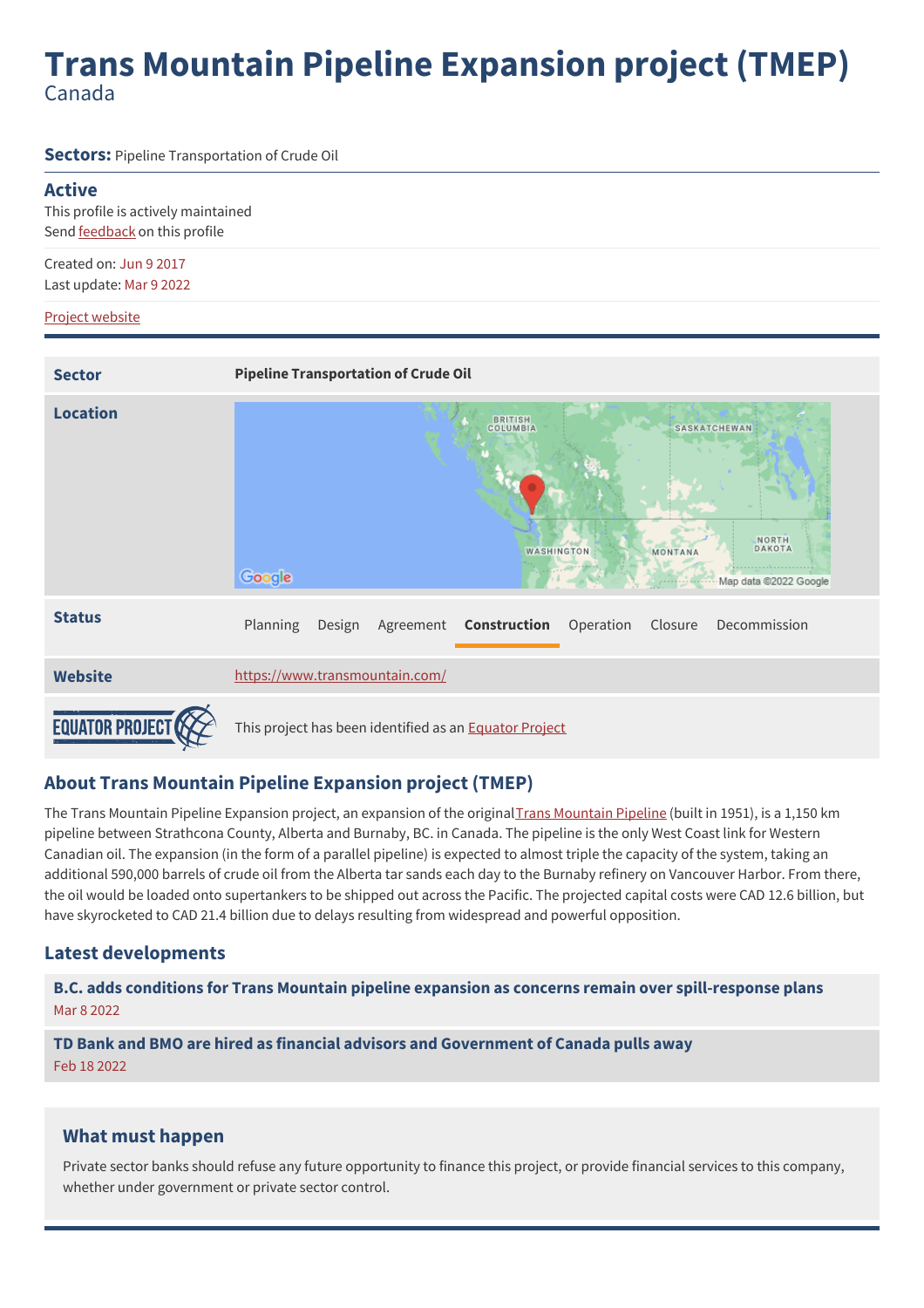# **Impacts**

# **Social and human rights impacts**

The Trans Mountain Pipeline expansion poses a grave threat to Indigenous people, as described in this [letter](https://www.banktrack.org/download/letter_to_ceos_of_14_banks_that_underwrote_kinder_morgan_canada_ipo_and_14_banks_supplying_kinder_morgan_revolving_credit_facilities/trans_mountain_letter_june_2017.pdf) written by several NGOs and groups of Indigenous people to 28 banks who were, at the time, involved in financing the project. The parallels with the struggle over the Dakota Access Pipeline are clear, leading to questions about whether the Trans Mountain conflict may become the "Standing Rock of the North."

The Trans Mountain project does not have the Free, Prior and Informed Consent (FPIC) of the Indigenous people it will affect. First Nations groups that would be directly impacted by the route and port terminal are fighting the project in the courts and leading heated protests on the ground. As of July 2019, Tsleil-Waututh Nation, Squamish Nation, Ts'elxweyeqw tribes, Shxw'owhamel Nation, Coldwater Indian Band and Stk'emlupsemc te Secwepemc Nation were involved in multiple legal [challenges](https://globalnews.ca/news/5475603/first-nations-legal-challenge-trans-mountain/%20Indigenous-led%20blockades) to the pipeline's construction. and direct action campaigns have been ongoing. The Tsleil-Waututh established a "Watch House" on their territory to monitor and resist construction; Secwepemc women have established the "Tiny House [Warriors,"](http://tinyhousewarriors.com/) small, mobile houses built to reoccupy Secwepemc territory and prevent pipeline construction. The Tiny House Warriors are a group of Secwepemc and Ktunaxa people positioned along the route to peacefully protest Trans Mountain from crossing unceded Secwepemc Territory. This group of primarily women was violently [attacked](http://www.wecaninternational.org/2021-divestment-report) in April, 2020 and their memorial of red dresses for missing and murdered Indigenous women and girls was destroyed. Detailed reports, such as [Standing](https://www.banktrack.org/download/standing_rock_of_the_north) Rock of the North and [Assessment](https://twnsacredtrust.ca/assessment-report-download/) of the Trans Mountain Pipeline and Tanker *Expansion Proposal* outline, in detail, crucial elements of Indigenous opposition to the project.

In [December](http://www.wecaninternational.org/2021-divestment-report) 2019, a cease and desist order for TMX was sent from the United Nations Committee for the Elimination of Racial Discrimination to Canada.396 The committee explicitly expressed that: "by the refusal [of Canada] to consider Free, Prior and Informed Consent [FPIC] as a requirement for any measure, such as large-scale development projects, that [Canada] may cause irreparable harm to indigenous peoples rights, culture, lands, territories and way of life."The government has not taken any action. Since then, TMC has entered Indigenous Mutual Benefits Agreements with 69 First Nations but disregards other Indigenous People and does not once refer to the FPIC. In reaction, Indigenous People are more [determined](https://www.cbc.ca/news/canada/calgary/trans-mountain-pipeline-alberta-nesika-1.6376011) than ever to own a share of the Pipeline to ensure their rights are protected.

Projects like TMEP pose particular risks for [Indigenous](https://www.wecaninternational.org/2021-divestment-report) women. Construction work is impacting environmental features integral to Indigenous women's identity and culture by harming their sacred relationship to both water and Mother Earth. The temporary male housing sites used for pipeline construction workers (called "man camps") are linked to increased abuse and safety threats to Indigenous women, girls and two-spirit people, contributing to the Missing and Murdered Indigenous Women, Girls and Two-Spirit People epidemic. The housing of mostly out-of-state workers in the camps poses additional risks in the context of the Covid-19 pandemic.

As noted by the Treaty [Alliance](http://www.treatyalliance.org/wp-content/uploads/2016/12/TreatyandAdditionalInformation-20161216-OL.pdf) Against the Tar Sands, the expansion of the Canadian tar sands would lead to increased destruction and poisoning of lands, waters and air on Indigenous territory. There is widespread opposition to tar sands expansion among these groups, who are committed to fighting the pipelines which make such expansion profitable.

# **Environmental and climate impacts**

The TMEP would draw heavily on supply from the [Alberta](https://www.nrdc.org/stories/dirty-fight-over-canadian-tar-sands-oil) tar sands in Canada. These bitumen deposits require a lot of effort to extract, and process before the oil can be sent to conventional refineries. Most of the current extraction process takes place in open-pit mines, with massive machinery scraping up the tarry sandstone and moving it to facilities for processing. The heavy crude is found mixed with sand, clay, and water, which must be removed, then the heavy crude must be "upgraded" to reduce viscosity and improve quality (The Atlantic, [Greenpeace\).](https://www.theatlantic.com/photo/2014/09/the-alberta-tar-sands/100820/) This extraction process has a heavy carbon footprint and has a a devastating effect on land, producing massive amounts of toxic byproducts. [Studies](http://energyeducation.ca/encyclopedia/Environmental_impacts_of_oil_sands) show oil sands crude emits more greenhouse gases than conventional crude oil. Pipeline expansion enables the expansion of this toxic extraction.

The existing and proposed pipelines ship diluted bitumen through an extremely sensitive environmental region. The tankers have to pass through a very narrow channel of shallow water to reach the open sea, posing a major threat to an endangered population of orcas (the iconic "killer [whales](https://twnsacredtrust.ca/concerns/orcas/)" beloved across the world, and culturally significant for the Tsleil-Waututh people).

The original Trans Mountain Pipeline has a controversial [history](http://credbc.ca/assessing-the-risks/) of oil spills; in the period 1961-2016 there were 81 reported incidents. A July 2017 [Greenpeace](https://www.banktrack.org/download/four_proposed_tar_sands_oil_pipelines_pose_a_threat_to_water_resources/tarsandspipelinespillreport_greenpeace_july_2017.pdf) report concluded that oil spilled into bodies of water is difficult to fully clean up, posing serious risks to human health and the environment,. Diluted bitumen transported from Canada's tar sands represents a particular threat to water resources along the routes of proposed pipelines.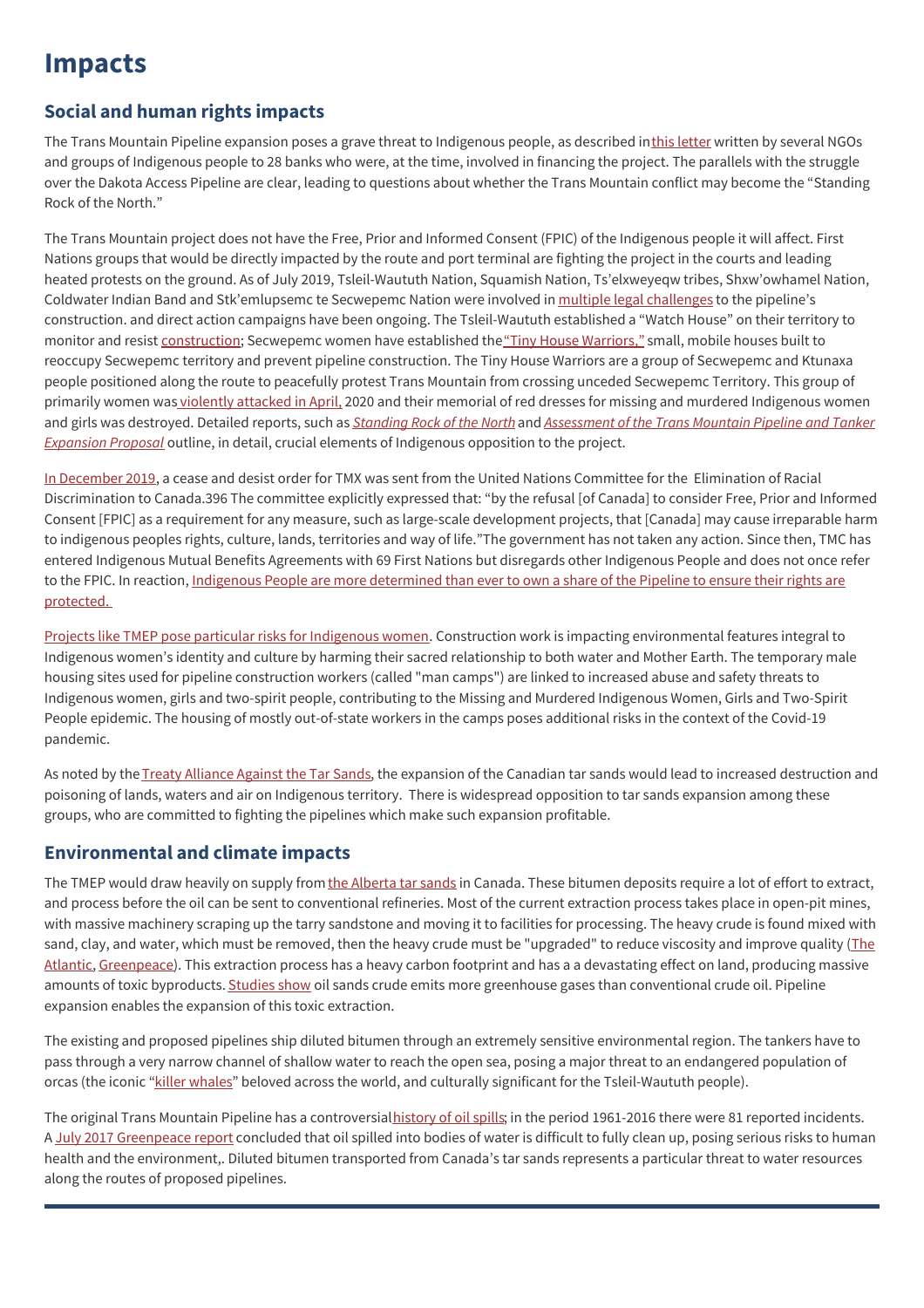# **Governance**

# **Bank policies**

The following bank investment policies apply to this project:

**[Deutsche](https://www.banktrack.org/show/bankprofile/deutsche_bank) Bank**

**Human Rights [Statement](https://www.banktrack.org/download/deutsche_bank_human_rights_statement_1_pdf)** Mar 24 2016 | Deutsche Bank

**Mizuho [Financial](https://www.banktrack.org/show/bankprofile/mizuho) Group**

**[Human](https://www.mizuhogroup.com/sustainability/human-rights/respect) Rights Policy** Apr 1 2018 | Mizuho Financial Group

**[Environmental](https://www.banktrack.org/download/160822_environment_pdf) Initiatives policy** Feb 15 2016 | Mizuho Financial Group

**Wells [Fargo](https://www.banktrack.org/show/bankprofile/wells_fargo)**

**Human Rights [Statement](https://www08.wellsfargomedia.com/assets/pdf/about/corporate-responsibility/human-rights-statement.pdf)**

Jun 11 2020 | Wells Fargo

#### **BNP [Paribas](https://www.banktrack.org/show/bankprofile/bnp_paribas)**

**[Statement](https://www.banktrack.org/download/9_bnp_paribas_statement_on_human_rights_pdf) on Human Rights** Dec 31 2012 | BNP Paribas

**Société [Générale](https://www.banktrack.org/show/bankprofile/societe_generale)**

**[Environmental](http://www.societegenerale.com/sites/default/files/documents/Document%20RSE/Finance%20responsable/Envrionmental%20and%20Social%20General%20Guidelines%20for%20Business%20Engagement.pdf) and social general guidelines for business engagement** Sep 1 2014 | Société Générale

## **Applicable norms and standards**

**Equator [Principles](http://www.equator-principles.com)**

**OECD Guidelines for [Multinational](http://www.oecd.org/document/28/0,3746,en_2649_34889_2397532_1_1_1_1,00.html) Enterprises**

**UN Guiding [Principles](http://business-humanrights.org/en/un-guiding-principles) on Business and Human Rights**

**United Nations [Declaration](http://www.un.org/esa/socdev/unpfii/documents/DRIPS_en.pdf) on the Rights of Indigenous Peoples**

# **Brief history**

The original Trans Mountain Pipeline started operations in 1953. In 2008, Kinder Morgan completed a second pipeline, running parallel to the first, for the portion of the pipeline running between Hinton, Alberta, and Hargreaves, British Columbia, increasing capacity by 40,000 barrels per day to 300,000 barrels per day.

In 2013, Kinder Morgan filed an application to the Canadian National Energy Board for building a third pipeline named the Trans Mountain Pipeline Expansion Project. The third pipeline was to run roughly parallel to the existing pipeline, between Edmonton and Burnaby, (east of Vancouver), and to be used to transport diluted bitumen. The additional pipeline requires twelve new pumping stations. The proposed expansion, with 980 kilometres (610 miles) of pipe, would almost treble the system's capacity from 300,000 barrels a day to 890,000.

In April 2018, in the context of massive resistance to the pipeline expansion, Kinder Morgan announced they would be suspending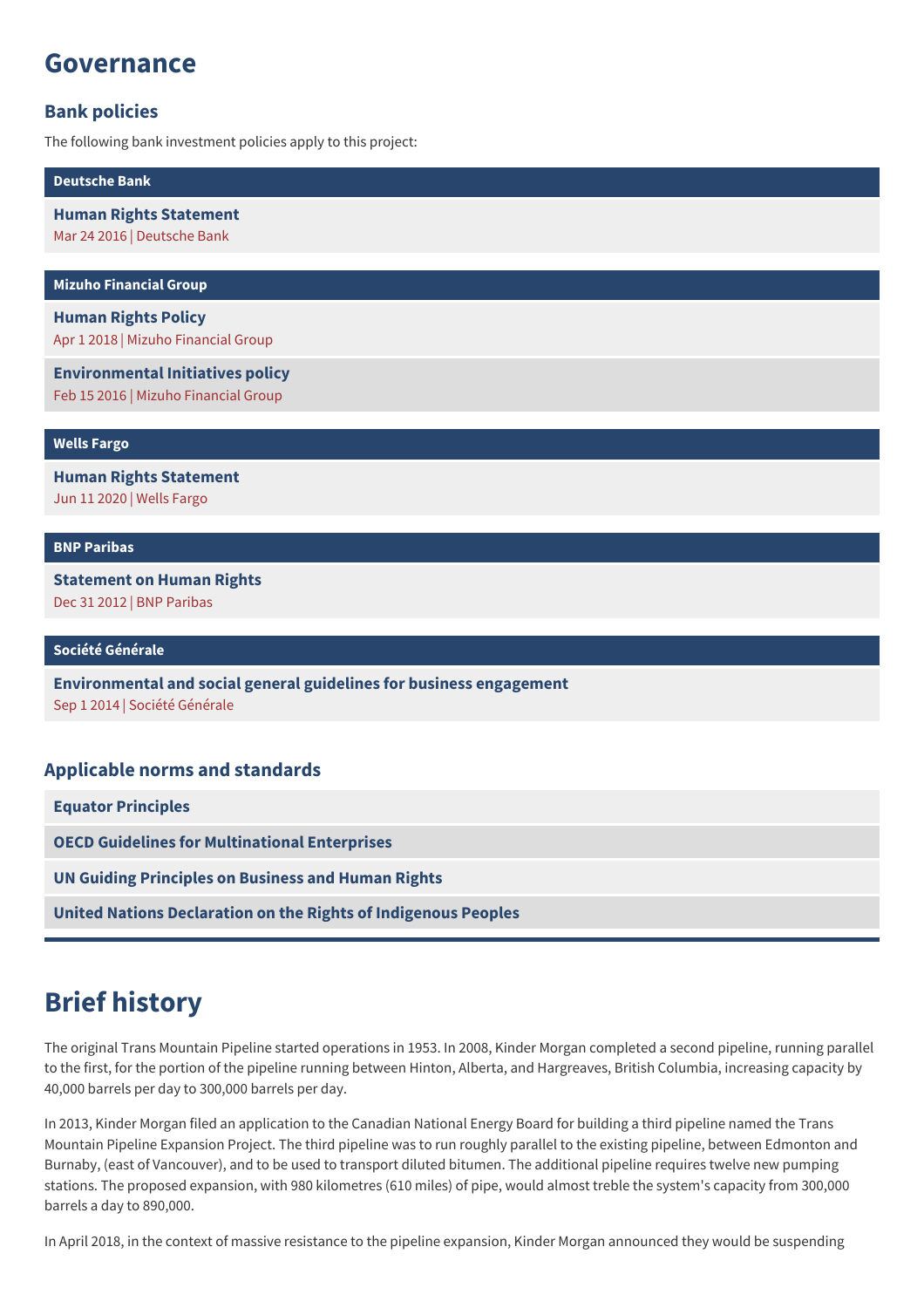construction work. Shortly afterwards, the Canadian federal government announced it would be buying the existing Trans Mountain pipeline outright, and the expansion would be undertaken as a government-funded project. But the government has emphasized its [intention](https://www.cbc.ca/news/canada/edmonton/amarjeet-sohi-trans-mountain-pipeline-1.4753234) to turn the project back over to the private sector as soon as it can find a buyer.

But in August 2019, the Canadian Court of Appeal [overturned](https://decisions.fca-caf.gc.ca/fca-caf/decisions/en/item/343511/index.do) the National Energy Board's approvalof the pipeline. The project is still supported by the Canadian government, but remains entangled in legal and regulatory challenges. Indigenous-led opposition remains strong.

# **Updates**

# **B.C. adds conditions for Trans Mountain pipeline expansion as concerns remain over spillresponse plans**

#### Mar 8 2022

British Columbia has amended the conditions of its environmental assessment certificate for the Trans Mountain pipeline expansion and told the federal government it still has concerns about its response to potential marine oil spills. Read [more](https://www.cbc.ca/news/canada/british-columbia/trans-mountain-conditions-1.6376895).

## **TD Bank and BMO are hired as financial advisors and Government of Canada pulls away**

#### Feb 18 2022

On 18 February 2022, the Government of Canada, Ministry of Finance, announced it would no longer finance the Trans Mountain Pipeline. After engaging with TD Bank and BMO to provide advice on the financial aspects of the project, the federal government stated that it intends to launch a divestment process after the expansion project is further de-risked and after economic participation with Indigenous groups has progressed. The governments also noted that the funding could be secured through third-party financing, either in the public debt markets or with financial institutions.

# **Minnesota court affirms approval of Line 3 oil pipeline**

#### Jun 14 2021

The Minnesota Court of Appeals on Monday affirmed state regulators' key approvals of Enbridge Energy's Line 3 oil pipeline replacement project, in a dispute that drew over 1,000 protesters to northern Minnesota last week. A three-judge panel ruled 2-1 that the state's independent Public Utilities Commission correctly granted Enbridge the certificate of need and route permit that the Canadian-based company needed to begin construction on the 337-mile Minnesota segment of a larger project to replace a 1960s-era crude oil pipeline that has deteriorated and can run at only half capacity [\(Seattle](https://www.seattletimes.com/business/minnesota-court-affirms-approval-of-line-3-oil-pipeline/?mbid=&utm_source=nl&utm_brand=tny&utm_mailing=TNY_Climate_061621&utm_campaign=aud-dev&utm_medium=email&bxid=5e66849f7e553f0e05513fa9&cndid=60247809&hasha=ccd7fa1e5c42983a12856e6c88bb8aa6&hashb=55e3e7deb13b7c0d619d513bc62d380381d08c99&hashc=52dd630e489596480112d5bc01c27291ec7f620e0fab0fc480c60d01cad3baee&esrc=&utm_term=TNY_ClimateCrisis) Times).

## **Sale of Trans Mountain Pipeline (and TMEP) to Canadian government confirmed**

#### Aug 31 2018

Kinder Morgan Canada Limited (KML) announced that KML shareholders have voted to approvethe sale of the Trans Mountain Pipeline system and the Trans Mountain Expansion Project (TMEP) to the Government of Canada at a special meeting of [shareholders](https://www.reuters.com/article/us-kinder-morgan-cn-strategy-insight-idUSKCN1IV1B5) held on August 30, 2018 in Calgary, Alberta.

## **Trans Mountain pipeline halted after Canadian court overturns approval**

#### Aug 30 2018

A [Canadian](https://www.theguardian.com/world/2018/aug/30/trans-mountain-pipeline-latest-canada-court-overturns) court has overturned Ottawa's approval of the Trans Mountain Pipeline – throwing plans to nearly triple the flow of Alberta's landlocked bitumen to the west coast into limbo – in a ruling hailed by environmentalists and Indigenous groups. In a unanimous decision, the federal court of appeal said the government failed to consider the concerns of some First Nations.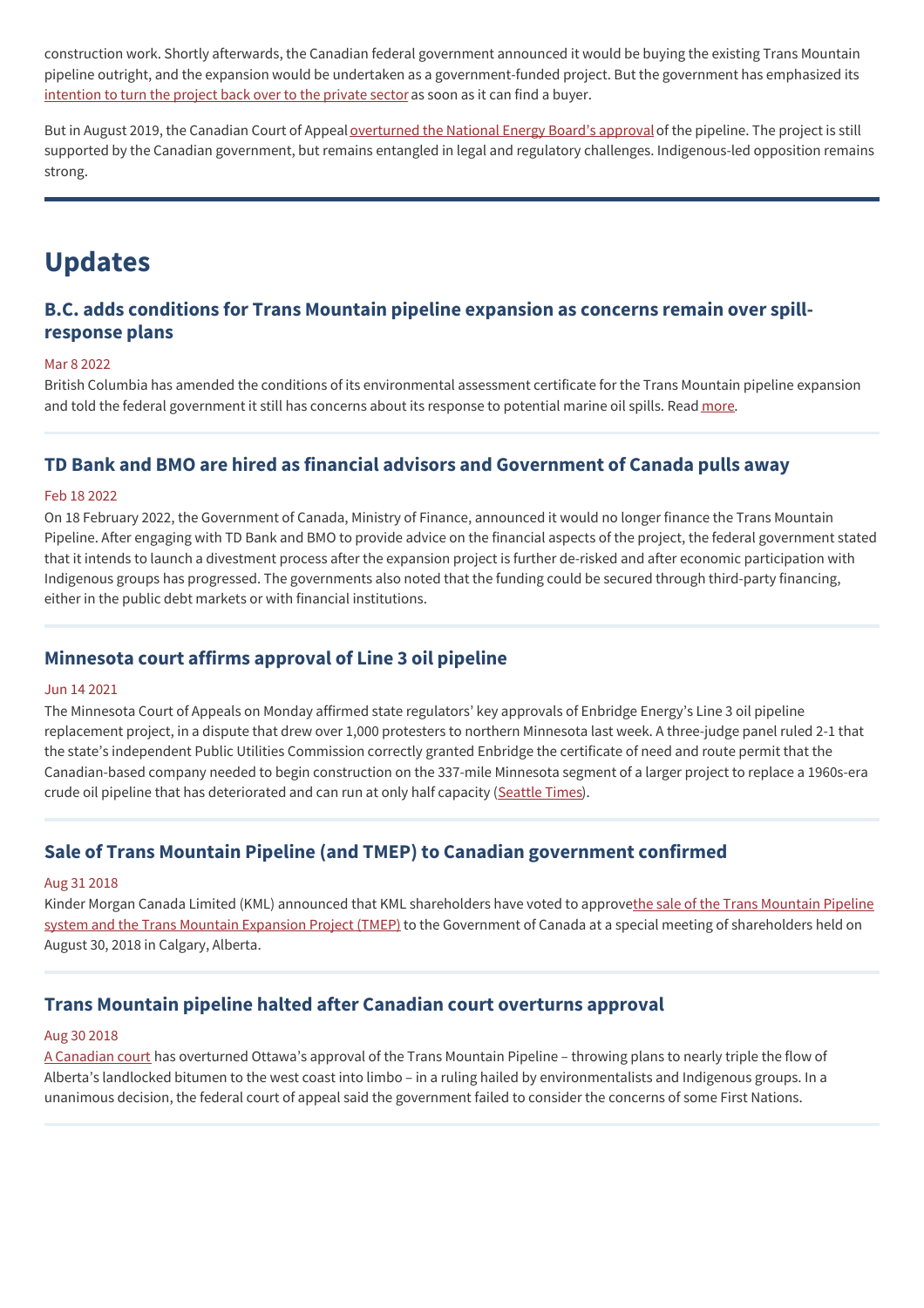# **Canadian government to buy Trans Mountain Pipeline project for CAD 4.5bn**

#### May 29 2018

Canada's federal government has [announced](https://www.theguardian.com/world/2018/may/29/canada-kinder-morgan-pipeline-trans-mountain) it will buy a controversial pipeline from the Alberta oil sands to the Pacific coast to ensure it gets built. The country's finance minister, Bill Morneau, said on Tuesday that Justin Trudeau's government will spend CAD 4.5bn (USD 3.45bn) to purchase Kinder Morgan's Trans Mountain pipeline.

## **Morneau says Canada prepared to take on liability of Trans Mountain pipeline**

#### May 16 2018

Finance Minister Bill Morneau said Wednesday he is prepared to protect the Trans Mountain oil pipeline expansion to the west coast against financial loss. Morneau did not put a price tag on the commitment that was quickly characterized as a "blank cheque" by both an environmental group and the federal NDP leader. (National [Observer](https://www.nationalobserver.com/2018/05/16/news/morneau-says-canada-prepared-take-liability-trans-mountain-pipeline))

### **Government's plan to bail out Kinder Morgan ignores major legal risks**

#### May 16 2018

Environmental lawyers expressed concern over this morning's announcement about the federal government's plans to provide financial support for the Kinder Morgan Trans Mountain pipeline and tanker project. The project faces significant legal risks from ongoing court challenges that could derail it completely. (West Coast [Environmental](https://www.wcel.org/media-release/governments-plan-bail-out-kinder-morgan-ignores-major-legal-risks) Law)

### **Kinder Morgan halts most work on Trans Mountain Pipeline**

#### Apr 9 2018

Kinder Morgan's Chairman Steve Kean announced he would scrap plans to nearly triple the capacity of the Trans Mountain pipeline, which takes crude from Alberta's oil sands to a facility in the Pacific province of British Columbia, unless the various legal challenges could be resolved by May 31 [\(Reuters](https://www.reuters.com/article/us-kinder-morgan-cn-pipeline/kinder-morgan-halts-most-work-on-disputed-canada-pipeline-expansion-idUSKBN1HF0ZW)).

# **Report on the Trans Mountain Pipeline Expansion project reveals misleading projections of Kinder Morgan**

#### Oct 16 2017

A [report](https://www.secwepemculecw.org/) published by the Indigenous Network on Economies and Trade has laid out the flawed valuation that Kinder Morgan Canada has projected regarding the Kinder Morgan Trans Mountain Expansion Project (TMEP). The company was named to have failed on multiple bases in crucial areas to account for the lack of political, legal, and proprietary certainty surrounding the pipeline.

## **Trans Mountain backer Desjardins suspends lending for pipelines over concerns for environment**

#### Jul 10 2017

Canadian lender Desjardins is considering no longer funding energy pipelines, a spokesman said on Saturday, citing concerns about the impact such projects may have on the environment. Desjardins, the largest association of credit unions in North America, on Friday temporarily suspended lending for such projects and may make the decision permanent, spokesman Jacques Bouchard told Reuters by telephone (source **[Financial](http://business.financialpost.com/commodities/energy/trans-mountain-backer-desjardins-suspends-lending-for-pipelines-over-concerns-for-environment/wcm/cb22c1e0-0f95-40c3-a7ca-121195b34f83) Post**).

## **Dutch bank ING the latest to reject financing of Kinder Morgan pipeline**

#### Jun 28 2017

Dutch bank ING has [publicly](https://www.banktrack.org/news/dutch_bank_ing_the_latest_to_reject_financing_of_kinder_morgan_pipeline) statedthat it will not finance oil pipeline projects from the Canadian tar sands, including the Kinder Morgan Trans Mountain Expansion, Keystone XL, Energy East, and Line 3 Expansion pipelines. The move comes as a response to a [letter](https://www.thestar.com/news/canada/2017/06/08/environmental-and-indigenous-groups-demand-banks-avoid-supporting-trans-mountain-expansion.html) sent by 20 Indigenous and environmental groups asking the bank to refrain from financing Kinder Morgan's Trans Mountain Expansion pipeline. The letter highlighted the proposed pipeline's detrimental impact on the climate and its violations of Indigenous rights.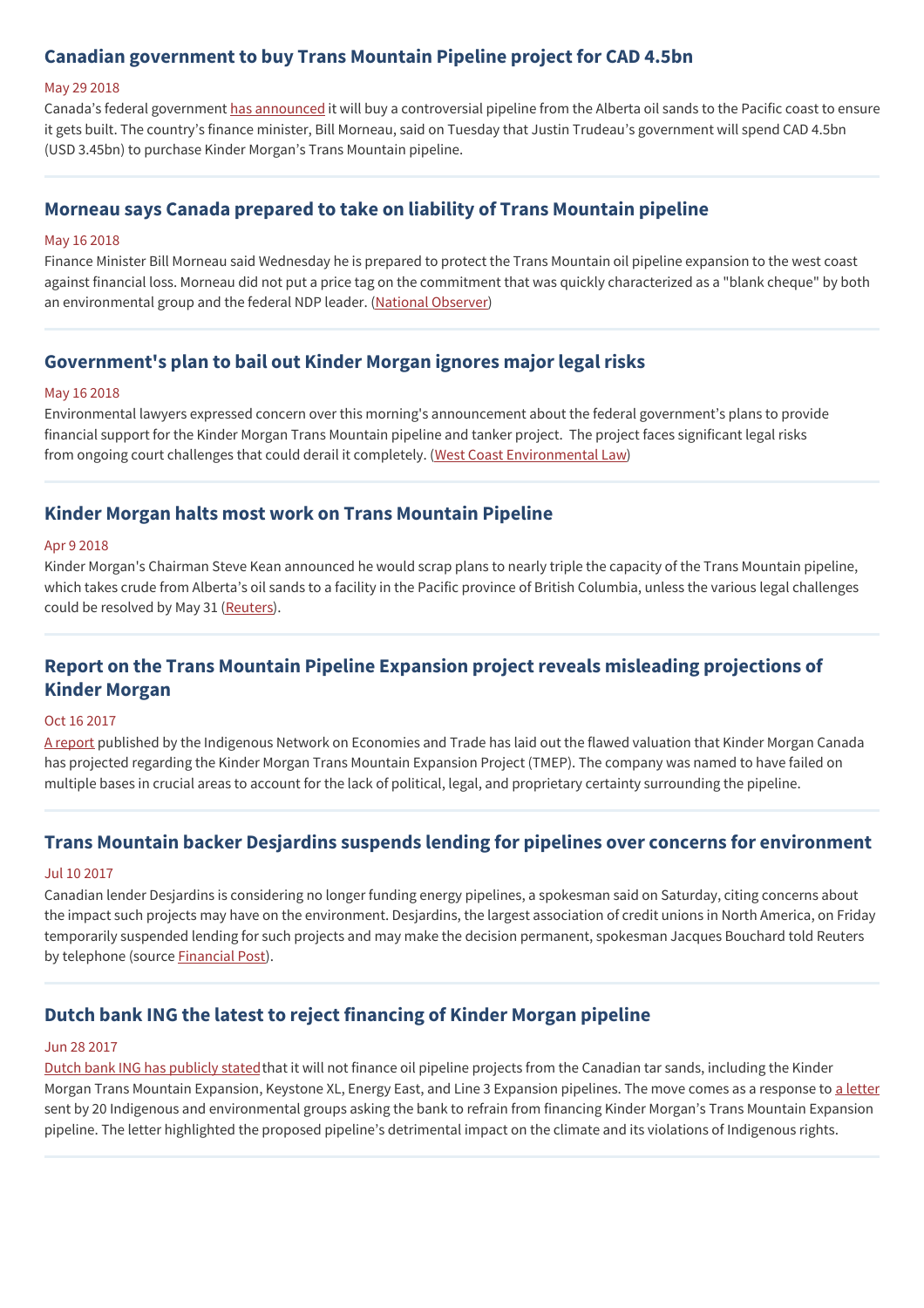# **Kinder Morgan Canada raises CAD 5.5 billion as Trans Mountain faces block**

#### Jun 16 2017

Kinder Morgan Canada Ltd has raised CAD 5.5 billion (USD 4.16 billion) for its Trans Mountain Pipeline Expansion Project and could have raised even more, the company said on Friday, despite pressure on banks to back away from the project. Energy infrastructure projects have faced opposition from environmental groups and aboriginal communities whose land they touch. Opposition to Trans Mountain is set to mount after the effective rise of an unfriendly government last month in Canada's British Columbia province that the pipeline passes (source [Reuters](https://www.reuters.com/article/us-canada-kinder-morgan-de-funds-idUSKBN1972SC)).

# **28 major banks warned not to finance Trans Mountain Pipeline expansion**

#### Jun 12 2017

Over 20 Indigenous and environmental organizations delivered an open letter to 28 [major](https://d3n8a8pro7vhmx.cloudfront.net/rainforestactionnetwork/pages/15221/attachments/original/1496775743/Trans_Mountain_letter_June_2017.pdf?1496775743) banks, calling on them to back away from funding the Trans Mountain pipeline expansion project (TMEP). The warning letter urges banks to avoid the reputational and financial risk of supporting this destructive project, which is incompatible with realizing the goals of the Paris Climate Agreement and respecting human rights, especially those detailed in the U.N. Declaration on the Rights of Indigenous Peoples (source [Advnf.com](https://www.advfn.com/news_28-major-banks-warned-not-to-finance-Trans-Mountai_74978712.html)).

## **Trans Mountain Expansion project granted environmental assessment approval**

#### Jan 11 2017

Environment Minister Mary Polak and Natural Gas Development Minister Rich Coleman have issued an environmental assessment certificate to Trans Mountain Pipeline ULC for the B.C. portion of the Trans Mountain Expansion project, which is an interprovincial pipeline approximately 987 kilometres long between Edmonton, Alberta and Burnaby, British Columbia (source BC Gov [News](https://news.gov.bc.ca/releases/2017ENV0001-000047)).

# **Project approved by the Government of Canada**

#### Nov 30 2016

On November 29, 2016, the Government of Canada granted approval for the Trans Mountain Expansion Project. The expansion concerns the existing 1,150-kilometre pipeline between Strathcona County (near Edmonton), Alberta and Burnaby, BC. The expansion will create a twinned pipeline increasing the nominal capacity of the system from 300,000 barrels per day to 890,000 barrels per day (source Trans [Mountain](https://www.transmountain.com/expansion-project)).

# **Financiers**

In April 2017, Kinder Morgan [filed](https://www.bnnbloomberg.ca/kinder-morgan-canada-files-for-ipo-to-help-finance-trans-mountain-expansion-1.733128) for an IPO to finance the CAD 7.4 billion Trans Mountain Expansion Project. The IPO closed on May 31st, raising CAD 1.75 billion. The company then established a CAD 5.5 billion credit [facility](https://www.reuters.com/article/us-canada-kinder-morgan-de-funds-idUSKBN1972SC), of which CAD 5 billion is specifically for the costs of the Trans Mountain Pipeline Expansion, making the credit facility effectively a project related corporate loan.

A total of 28 banks have been involved in financing Kinder Morgan through corporate loans and underwriting. TD Bank and RBC are leading finance for the pipeline - the banks were the main underwriters of the credit facility, and also the joint bookrunners of the IPO, via TD Securities and RBC Capital Markets. More details on this is provided below.

In August 2018 Kinder Morgan Canada announced that KML shareholders voted to approvethe sale of the Trans Mountain Pipeline system and the Trans Mountain Expansion Project (TMEP) to the Government of Canada at a special meeting of [shareholders](https://www.reuters.com/article/us-kinder-morgan-cn-strategy-insight-idUSKCN1IV1B5) held in Calgary, Alberta.

# **Banks**

#### **Alberta Treasury [Branches](http://www.atb.com/Pages/default.aspx)** Details ▼

Debt – corporate loan 150 million Financed CAD 150 million as part of CAD 5.5 billion credit facility *source:* Securities & Exchange Commission [link](https://www.sec.gov/Archives/edgar/data/1506307/000110465917040966/a17-15457_1ex10d1.htm)

31 May 2017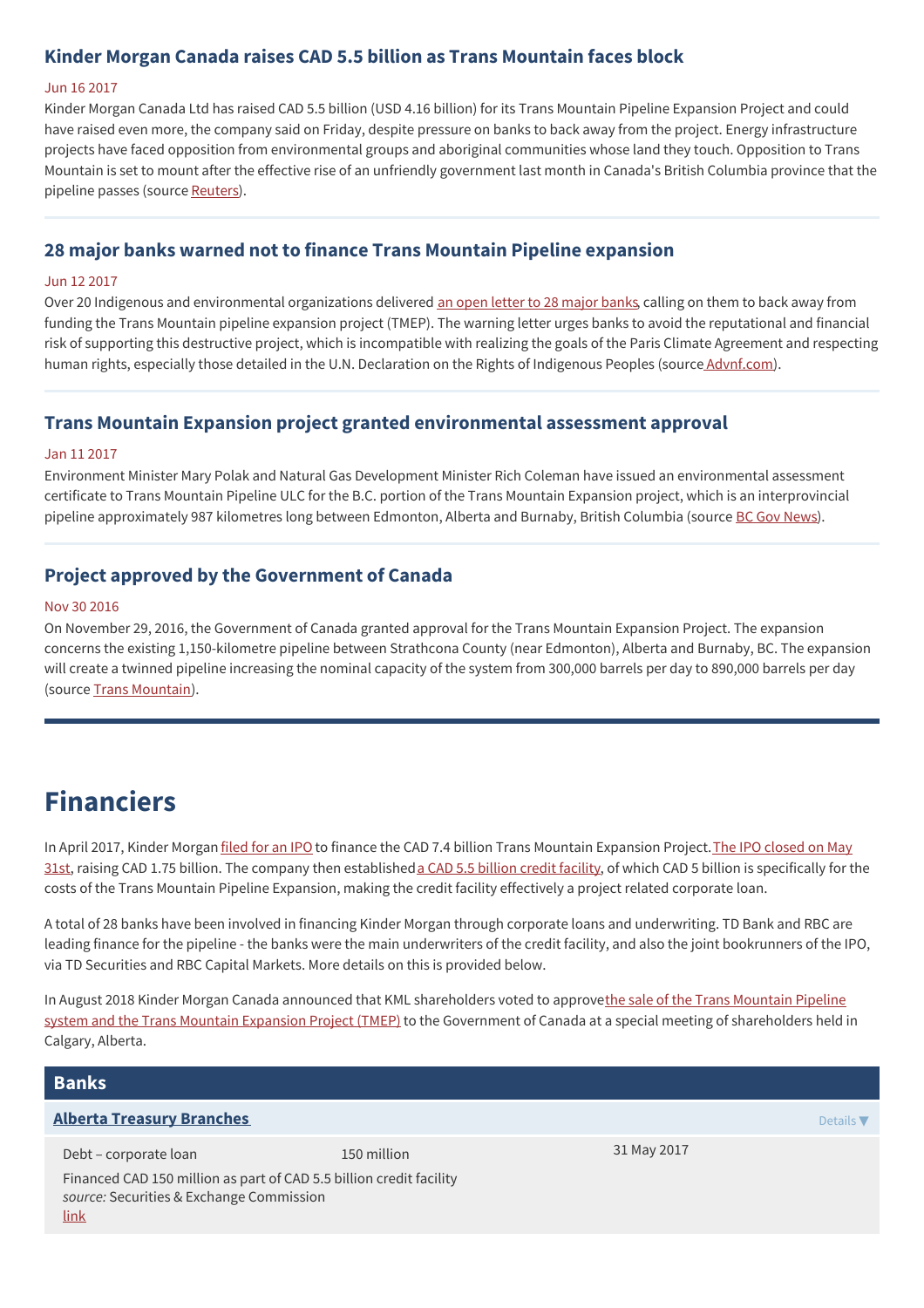| <b>BBVA</b> Spain profile                                                                                                                                                                |             |             | Details $\nabla$             |
|------------------------------------------------------------------------------------------------------------------------------------------------------------------------------------------|-------------|-------------|------------------------------|
| Debt - corporate loan<br>Co financed CAD 14 billion corporate loan to Kinder Morgan including underwriting from January 1, 2014 through May 2017<br>source: Mazaska Talks<br><u>link</u> |             |             |                              |
| <b>BNP Paribas</b> France profile                                                                                                                                                        |             |             | Details $\nabla$             |
| Debt - corporate loan<br>Co financed CAD 14 billion corporate loan to Kinder Morgan including underwriting from January 1, 2014 through May 2017<br>source: Mazaska Talks<br><u>link</u> |             |             |                              |
| <b>Bank of America</b> United States profile                                                                                                                                             |             |             | Details $\blacktriangledown$ |
| Debt - corporate loan<br>Financed CAD 315 million as part of CAD 5.5 billion credit facility<br>source: Securities & Exchange Commission<br><u>link</u>                                  | 315 million | 31 May 2017 |                              |
| <b>Bank of China</b> China profile                                                                                                                                                       |             |             | Details $\nabla$             |
| Debt - corporate loan<br>Financed CAD 80 million as part of CAD 5.5 billion credit facility<br>source: Securities & Exchange Commission<br><u>link</u>                                   | 80 million  | 31 May 2017 |                              |
| <b>Barclays</b> United Kingdom profile                                                                                                                                                   |             |             | Details $\nabla$             |
| Debt - corporate loan<br>Financed CAD 315 million as part of CAD 5.5 billion credit facility<br>source: Securities & Exchange Commission<br><u>link</u>                                  | 315 million | 31 May 2017 |                              |
| <b>Canadian Western Bank</b>                                                                                                                                                             |             |             | Details $\nabla$             |
| Debt - corporate loan<br>Financed CAD 50 million as part of CAD 5.5 billion credit facility<br>source: Securities & Exchange Commission<br><u>link</u>                                   | 50 million  | 31 May 2017 |                              |
| <b>China Construction Bank</b> China profile                                                                                                                                             |             |             | Details $\nabla$             |
| Debt - corporate loan<br>Financed CAD 250 million as part of CAD 5.5 billion credit facility<br>source: Securities & Exchange Commission<br>link                                         | 250 million | 31 May 2017 |                              |
| <b>Citi</b> United States profile                                                                                                                                                        |             |             | Details $\nabla$             |
| Debt - corporate loan<br>Co financed CAD 14 billion corporate loan to Kinder Morgan including underwriting from January 1, 2014 through May 2017<br>source: Mazaska Talks<br><u>link</u> |             |             |                              |
| <b>Credit Suisse Group</b> Switzerland profile                                                                                                                                           |             |             | Details $\nabla$             |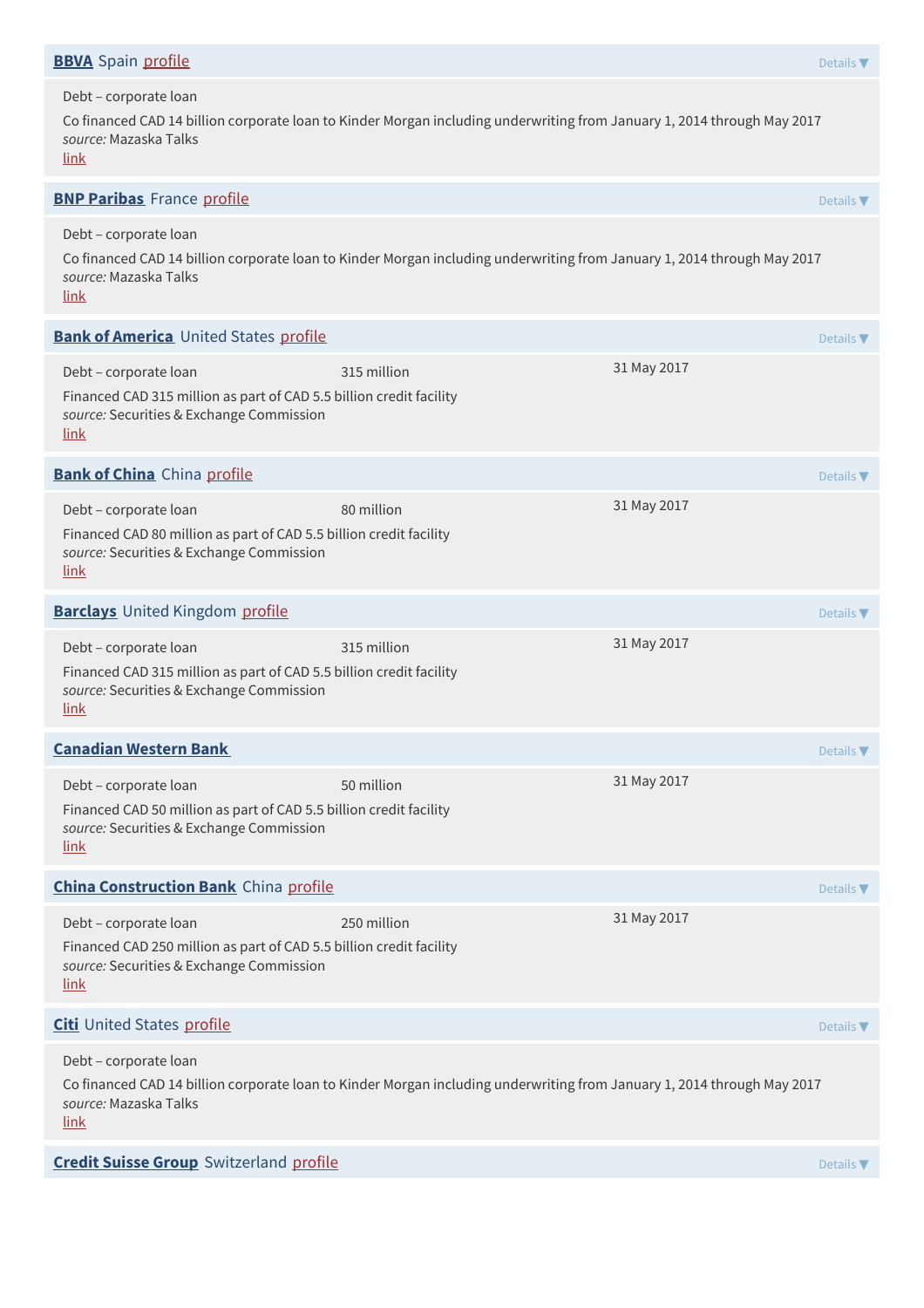### Debt – corporate loan

Co financed CAD 14 billion corporate loan to Kinder Morgan including underwriting from January 1, 2014 through May 2017 *source:* Mazaska Talks

[link](https://mazaskatalks.org/#banks)

| <u>link</u>                                                                                                                                                                       |             |             |                              |
|-----------------------------------------------------------------------------------------------------------------------------------------------------------------------------------|-------------|-------------|------------------------------|
| <b>Crédit Agricole</b> France profile                                                                                                                                             |             |             | Details $\nabla$             |
| Debt - corporate loan<br>Co financed CAD 14 billion corporate loan to Kinder Morgan including underwriting from January 1, 2014 through May 2017<br>source: Mazaska Talks<br>link |             |             |                              |
| <b>DNB</b> Norway profile                                                                                                                                                         |             |             | Details $\blacktriangledown$ |
| Debt - corporate loan<br>Co financed CAD 14 billion corporate loan to Kinder Morgan including underwriting from January 1, 2014 through May 2017<br>source: Mazaska Talks<br>link |             |             |                              |
| Desjardins Group Canada profile                                                                                                                                                   |             |             | Details $\blacktriangledown$ |
| Debt - corporate loan<br>Financed CAD 145 million corporate loan to Kinder Morgan as part of CAD 5.5 billion credit facility<br>source: Mazaska Talks                             | 145 million | 31 May 2017 |                              |
| <b>Deutsche Bank</b> Germany profile                                                                                                                                              |             |             | Details $\nabla$             |
| Debt - corporate loan<br>Co financed CAD 14 billion corporate loan to Kinder Morgan including underwriting from January 1, 2014 through May 2017<br>source: Mazaska Talks<br>link |             |             |                              |
| <b>HSBC</b> United Kingdom profile                                                                                                                                                |             |             | Details $\blacktriangledown$ |
| Debt - corporate loan<br>Financed CAD 200 million as part of CAD 5.5 billion credit facility<br>source: Securities & Exchange Commission<br><u>link</u>                           | 200 million | 31 May 2017 |                              |
| <b>ING</b> Netherlands profile                                                                                                                                                    |             |             | Details $\nabla$             |
| Debt - corporate loan<br>Co financed CAD 14 billion corporate loan to Kinder Morgan including underwriting from January 1, 2014 through May 2017<br>source: Mazaska Talks<br>link |             |             |                              |
| <b>Industrial and Commercial Bank of China (ICBC)</b> China profile                                                                                                               |             |             | Details $\nabla$             |
| Debt - corporate loan<br>Financed CAD 50 million as part of CAD 5.5 billion credit facility<br>source: Securities & Exchange Commission<br><u>link</u>                            | 50 million  | 31 May 2017 |                              |
| JPMorgan Chase United States profile                                                                                                                                              |             |             | Details $\blacktriangledown$ |
| Debt - corporate loan<br>Financed CAD 315 million as part of CAD 5.5 billion credit facility<br>source: Securities & Exchange Commission<br>link                                  | 315 million | 30 May 2017 |                              |
| Mitsubishi UFJ Financial Group (MUFG) Japan profile                                                                                                                               |             |             | Details $\blacktriangledown$ |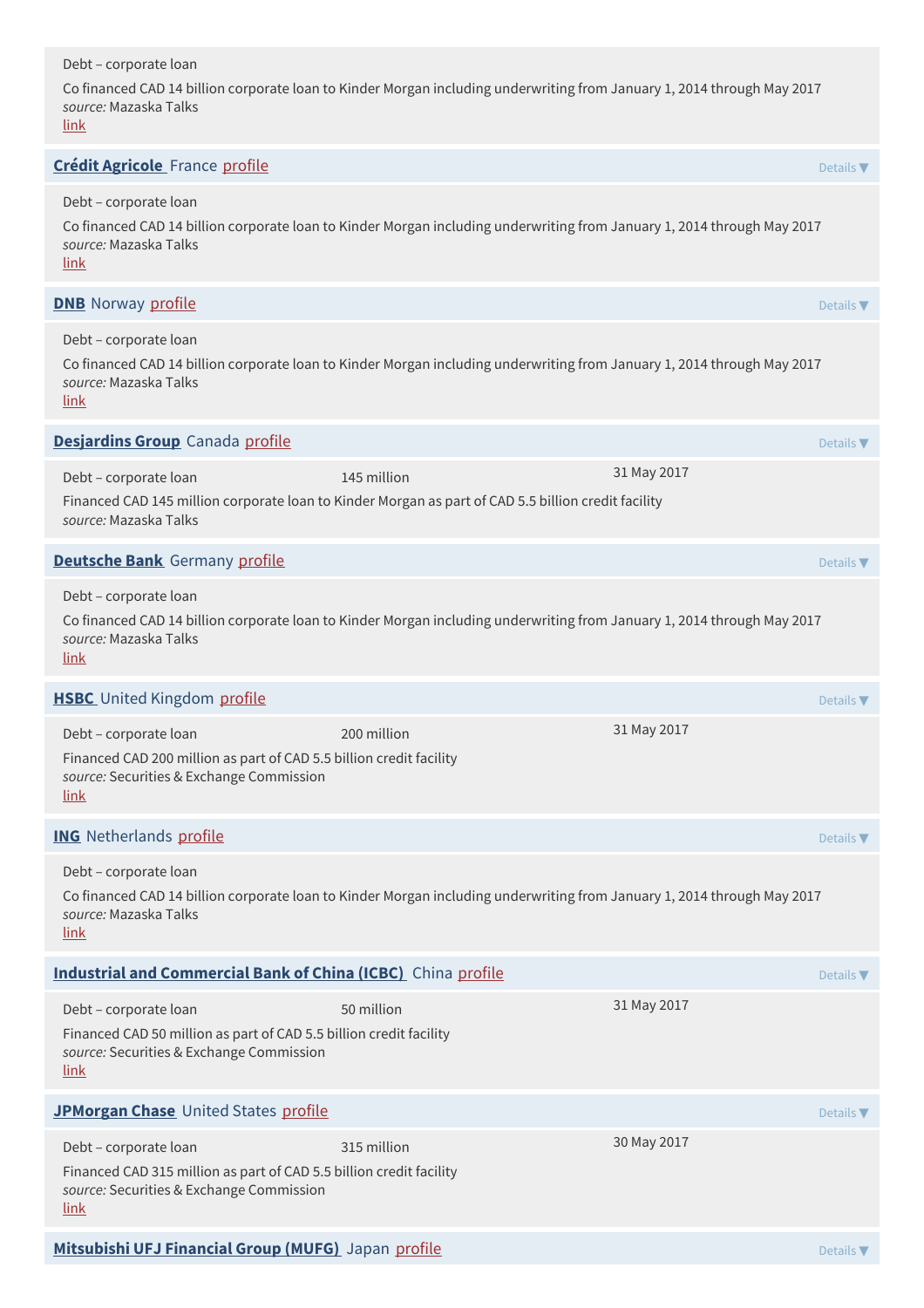| Debt - corporate loan<br>Financed CAD 315 million as part of CAD 5.5 billion credit facility<br>source: Securities & Exchange Commission<br><u>link</u>                                  | 315 million | 31 May 2017 |                              |
|------------------------------------------------------------------------------------------------------------------------------------------------------------------------------------------|-------------|-------------|------------------------------|
| Mizuho Japan profile                                                                                                                                                                     |             |             | Details $\blacktriangledown$ |
| Debt - corporate loan<br>Financed CAD 315 million as part of CAD 5.5 billion credit facility<br>source: Securities & Exchange Commission<br><u>link</u>                                  | 315 million | 31 May 2017 |                              |
| Morgan Stanley United States profile                                                                                                                                                     |             |             | Details $\blacktriangledown$ |
| Debt - corporate loan<br>Co financed CAD 14 billion corporate loan to Kinder Morgan including underwriting from January 1, 2014 through May 2017<br>source: Mazaska Talks<br><u>link</u> |             |             |                              |
| <b>NatWest</b> United Kingdom profile                                                                                                                                                    |             |             | Details $\blacktriangledown$ |
| Debt - corporate loan<br>Co financed CAD 14 billion corporate loan to Kinder Morgan including underwriting from January 1, 2014 through May 2017<br>source: Mazaska Talks<br>link        |             |             |                              |
| <b>National Bank of Canada</b>                                                                                                                                                           |             |             | Details $\blacktriangledown$ |
| Debt - corporate loan<br>Financed CAD 315 million as part of CAD 5.5 billion credit facility<br>source: Securities & Exchange Commission<br><u>link</u>                                  | 315 million | 31 May 2017 |                              |
| <b>Natixis</b> France profile                                                                                                                                                            |             |             | Details $\nabla$             |
| Debt - corporate loan<br>Co financed CAD 14 billion corporate loan to Kinder Morgan including underwriting from January 1, 2014 through May 2017<br>source: Mazaska Talks<br><u>link</u> |             |             |                              |
| <b>Regions Bank</b>                                                                                                                                                                      |             |             | Details $\nabla$             |
| Debt - corporate loan<br>Co financed CAD 14 billion corporate loan to Kinder Morgan including underwriting from January 1, 2014 through May 2017<br>source: Mazaska Talks<br><u>link</u> |             |             |                              |
| Royal Bank of Canada (RBC) Canada profile                                                                                                                                                |             |             | Details $\nabla$             |
| Debt - corporate loan<br>Financed CAD 415 million as part of CAD 5.5 billion credit facility<br>source: Securities & Exchange Commission<br><u>link</u>                                  | 415 million | 31 May 2017 |                              |
| <b>Scotiabank</b> Canada profile                                                                                                                                                         |             |             | Details $\nabla$             |
| Debt - corporate loan<br>Financed CAD 415 million as part of CAD 5.5 billion credit facility<br>source: Securities & Exchange Commission<br><u>link</u>                                  | 415 million | 31 May 2017 |                              |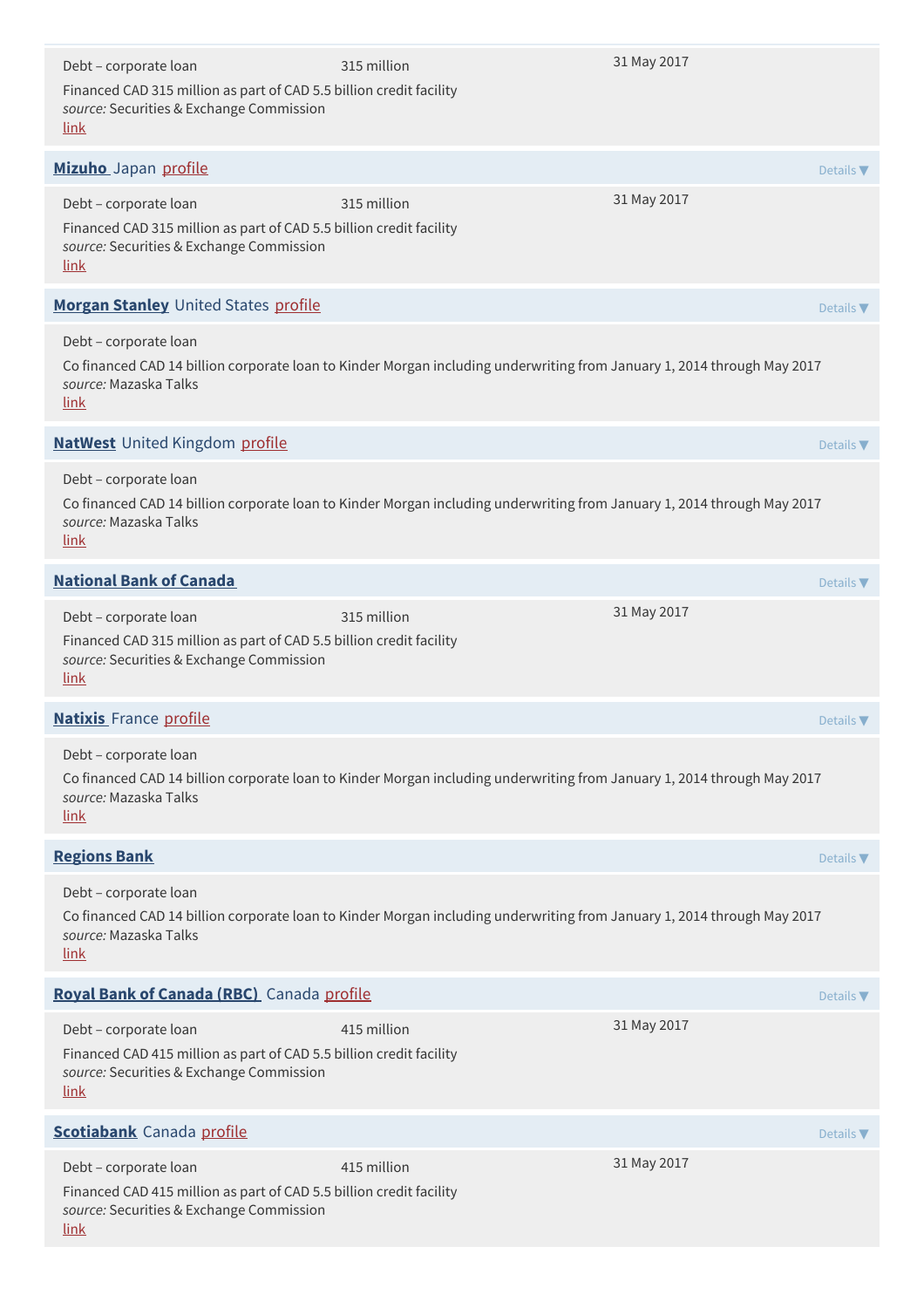| <b>Siemens Financial Services</b>                                                                                                                                                 |             |             | Details $\blacktriangledown$ |
|-----------------------------------------------------------------------------------------------------------------------------------------------------------------------------------|-------------|-------------|------------------------------|
| Debt - corporate loan<br>Financed CAD 80 million as part of CAD 5.5 billion credit facility<br>source: Securities & Exchange Commission<br><u>link</u>                            | 80 million  | 31 May 2017 |                              |
| Société Générale France profile                                                                                                                                                   |             |             | Details $\nabla$             |
| Debt - corporate loan<br>Co financed CAD 14 billion corporate loan to Kinder Morgan including underwriting from January 1, 2014 through May 2017<br>source: Mazaska Talks<br>link |             |             |                              |
| <b>Sumitomo Mitsui Banking Corporation (SMBC)</b> Japan profile                                                                                                                   |             |             | Details $\blacktriangledown$ |
| Debt - corporate loan<br>Financed CAD 200 million as part of CAD 5.5 billion credit facility<br>source: Securities & Exchange Commission<br>link                                  | 200 million | 31 May 2017 |                              |
| TD Canada profile                                                                                                                                                                 |             |             | Details $\blacktriangledown$ |
| Debt - corporate loan<br>Financed CAD 415 million as part of CAD 5.5 billion credit facility<br>source: Securities & Exchange Commission<br>link                                  | 415 million | 31 May 2017 |                              |
| Truist Financial Corporation United States profile                                                                                                                                |             |             | Details $\blacktriangledown$ |
| Debt - corporate loan<br>Financed CAD 200 billion as part of CAD 5.5 billion credit facility<br>source: Securities & Exchange Commission<br>link                                  | 200 million | 31 May 2017 |                              |
| <b>UBS</b> Switzerland profile                                                                                                                                                    |             |             | Details $\blacktriangledown$ |
| Debt - corporate loan<br>Co financed CAD 14 billion corporate loan to Kinder Morgan including underwriting from January 1, 2014 through May 2017<br>source: Mazaska Talks<br>link |             |             |                              |
| <b>United Overseas Bank</b> Singapore profile                                                                                                                                     |             |             | Details $\blacktriangledown$ |
| Debt - corporate loan<br>Financed CAD 80 million as part of CAD 5.5 billion credit facility<br>source: Securities & Exchange Commission<br>link                                   | 80 million  | 31 May 2017 |                              |
| <b>Wells Fargo United States profile</b>                                                                                                                                          |             |             | Details $\nabla$             |
| Debt - corporate loan<br>Co financed CAD 14 billion corporate loan to Kinder Morgan including underwriting from January 1, 2014 through May 2017<br>source: Mazaska Talks<br>link |             |             |                              |

**FIPPGV/PX (Investments) Ltd** Details ▼